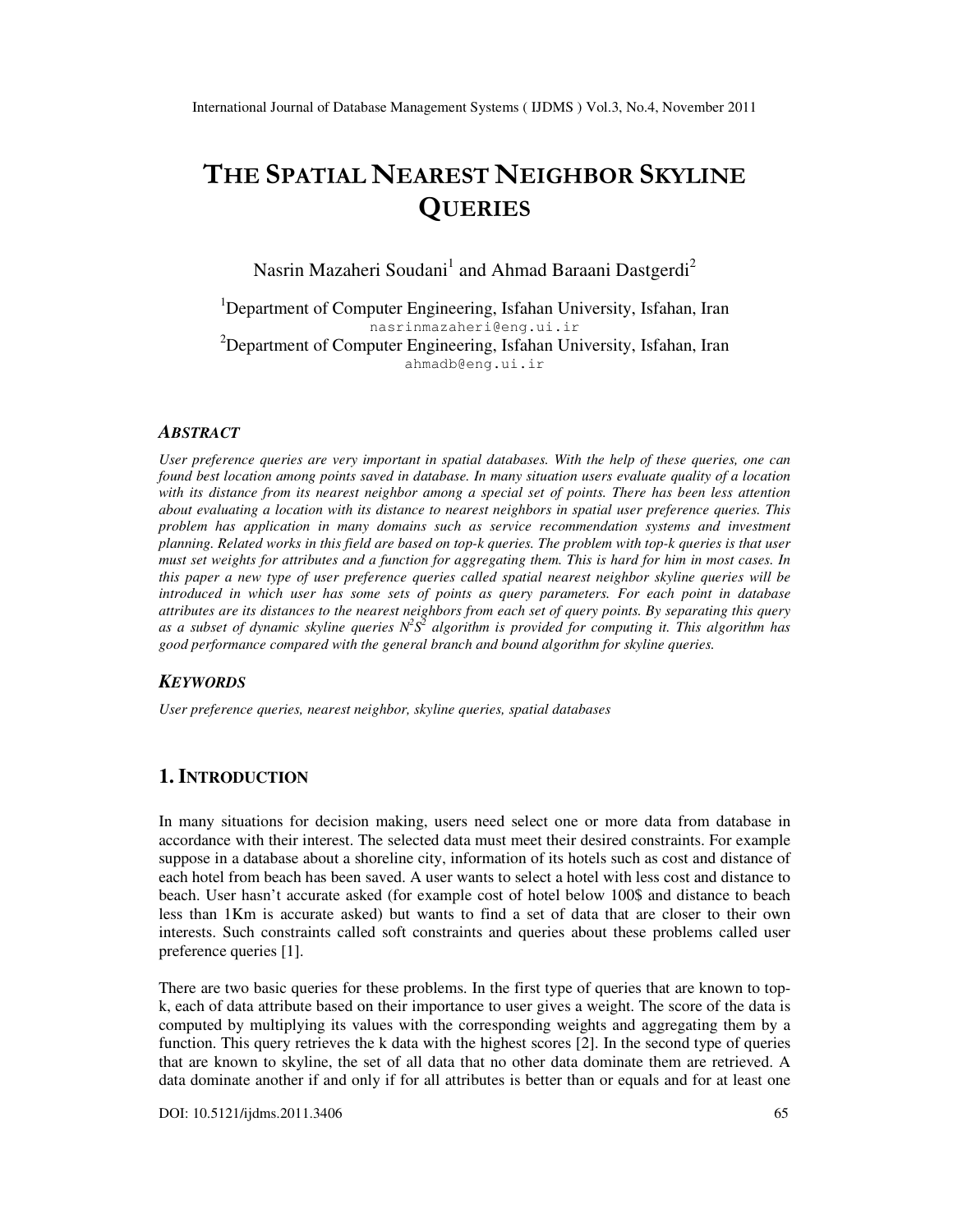attribute is better than the other. Indeed, in this way all data that aren't worse than any other data in database are retrieved [3].

User preference queries are very important in spatial databases. Spatial data in addition to nonspatial data can be stored in these databases. With the help of these queries, user can find best places in database according to their interest.

For many application users evaluate quality of a location with its distance from its nearest neighbor among special set of points. For example suppose a user wants to find a hotel for rest that is near to a restaurant and a coffee shop. So he considers coffee shops and restaurants as two query point sets and evaluates hotels with their distances to nearest coffee shop and restaurant. Less attention has been about subject distance of a point to its nearest neighbors as preference of the user.

Related works in this field are in based on top-k queries. In top-k queries setting a weight for each attribute and a scoring function for aggregating attributes are hard for user. Indeed user is more willing to ask for the skyline first in order to get the "big picture" and then apply a top-k query to get more specific results. So the use of skyline query with considering the distances of points to their nearest neighbors is subject that less attention has been on it [3].

Distance of the point to its nearest neighbor is a dynamic attribute for that point. Dynamic attributes are not directly stored in database but according to data from database can be calculated. Existence algorithms for respond skyline queries such as branch and bound algorithm don't have good performance for dynamic skyline queries and in based on type of dynamic attributes, many optimizations can be performed on them[4].

In this paper a new type of dynamic skyline query called spatial nearest neighbor skyline query is introduced. In these queries, user has some set of query points. For each point in database, attributes are its distances to nearest neighbors from each set of query points. All points that there is a point better than them according to all attributes are deleted and the rest are returned as the answer.

This query is the subset of dynamic skyline queries. By separating it we are trying to provide a more efficient algorithm for computing it. This algorithm that called  $N^2S^2$  is in based on branch and bound algorithm and such as branch and bound algorithm supposes there is R tree index on data but this solution can be extended to all kind of data partitioning methods on spatial databases.

In this algorithm by considering the density of the query points in high levels of the index instead of accurate distance to nearest neighbors, a better view with less cost is obtained about nodes of tree may be more promising. Also with storing nodes that are used to find nearest neighbors of parent nodes and using of them for finding nearest neighbor of lower level nodes of tree, many extra fetch of nodes will be avoided.

The rest of the paper is organized as follows: Section 2 at first reviews the related works in this field and then briefly expresses general skyline queries and the branch and bound algorithm for answering them. Section 3 presents formal definition of spatial nearest neighbor skyline queries. Section 4 expresses  $N^2S^2$  algorithm for answering this kind of queries. Section 5 evaluates this algorithm comparing general branch and bound algorithm for skyline queries. Finally, Section 6 concludes the paper with a summary of our results and future works.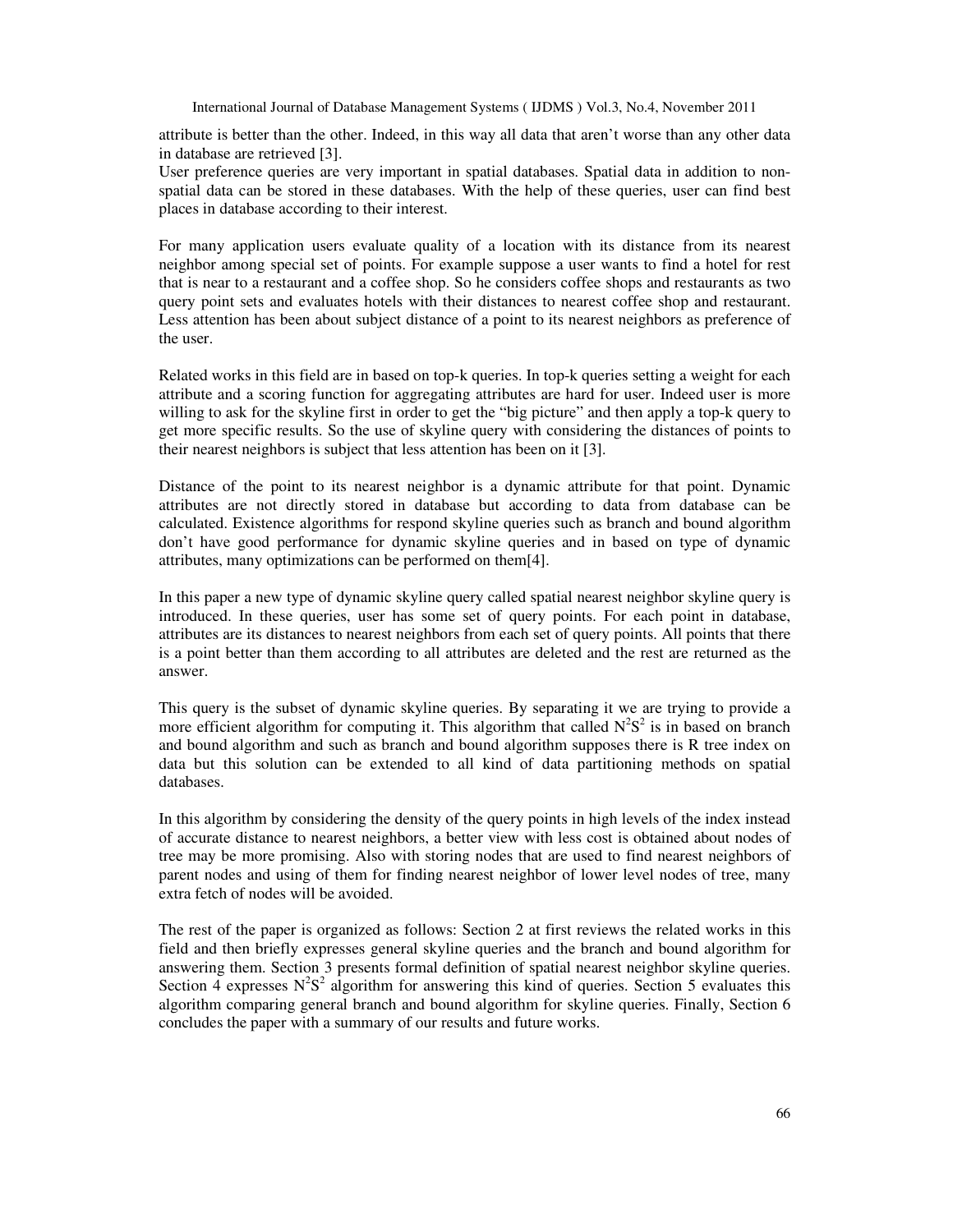## **2. RELATED WORKS**

Previous works in field of user preference queries in spatial databases can be divided into two categories. Papers that are based on top-k queries and ones are based on skyline queries. However more related works with issues presented in this study are in the first category. Spatial skyline queries have been developed only for one type of user preference problems. In some papers such as [5], a combination of both queries is used for spatial user preference problems.

More associated work with this paper is [6]. A type of spatial user preference queries is presented in it that ranks objects based on the qualities of features in their spatial neighborhood and retrieves the K objects in set with the highest ranks. In fact in [6] user has some sets of query points. Each query point in based on its quality has a score between 0 and 1. For each object in database scores of nearest neighbors from each set of query points are aggregated with a function such as sum and object is ranked in based on result of this function. K points that have highest rank are retrieved as query results.

In [6], the distances of objects from their nearest neighbors aren't considered as important factor for retrieving results. So for example an object that its nearest neighbor is far from it may have high rank. This method use top-k queries so user should present an appropriate ranking function.

Writers of [6] extended their works in [7]. In which, in addition to the nearest neighbor, the scores of the higher level neighbors are considered for ranking objects with the condition that the score of i'th nearest neighbor is divided into  $2^t$ . The problem with this method is that it doesn't consider concept of distance exactly and so for example it is not important that how much the distance of an object with its nearest neighbor is or how much the distance of the first and the second nearest neighbors is.

Skyline queries are used for special kind of spatial user preference queries called location dependent skyline[8,9], multi source skyline [10] and spatial skyline [11] queries. In this kind of queries if an object related to all query points is farer than another object, it will be deleted from results and the rest of objects are retrieved as query results.

The main problem of skyline queries is that if the number of attributes of an object is high and the changes of this attributes are in reverse order, the number of results will be too many that no longer offer any interesting insight [12]. So in spatial skyline queries if the number of query points is high and they are scattered, the number of results will be extremely high. In [11] demonstrated that all points in convex hull of query points, are skyline. So if convex hull of query points equals to the total space, all data objects are skyline. This problem is solved with considering distances to nearest neighbors from each set of query points instead of distances to each query points. in presented query, because for each set of query points consider one dynamic attribute for data objects and because the number of query sets is usually low in application examples, the use of skyline query is appropriate and the number of results would not be out of the user control. On the other hand the distance to nearest neighbor of a set of query points is usually independent from the distance to nearest neighbor of the other set and for this independency the number of results is lower than when the dynamic attributes are anti-correlated to each other [12].

Related to existence or not existence of spatial index on data, different algorithms for replying skyline queries are presented. Famous index on spatial data is R-tree's family. Algorithms that presented with use of this index usually are in based on branch and bound method [4,7,11]. In these algorithms the search starts from the root node of the tree. Tree is traversed and none promising nodes are pruned. Algorithms that are not based on index use concepts such as Voronoi diagram[11,13]. Algorithm presented in this paper is in based on branch and bound method.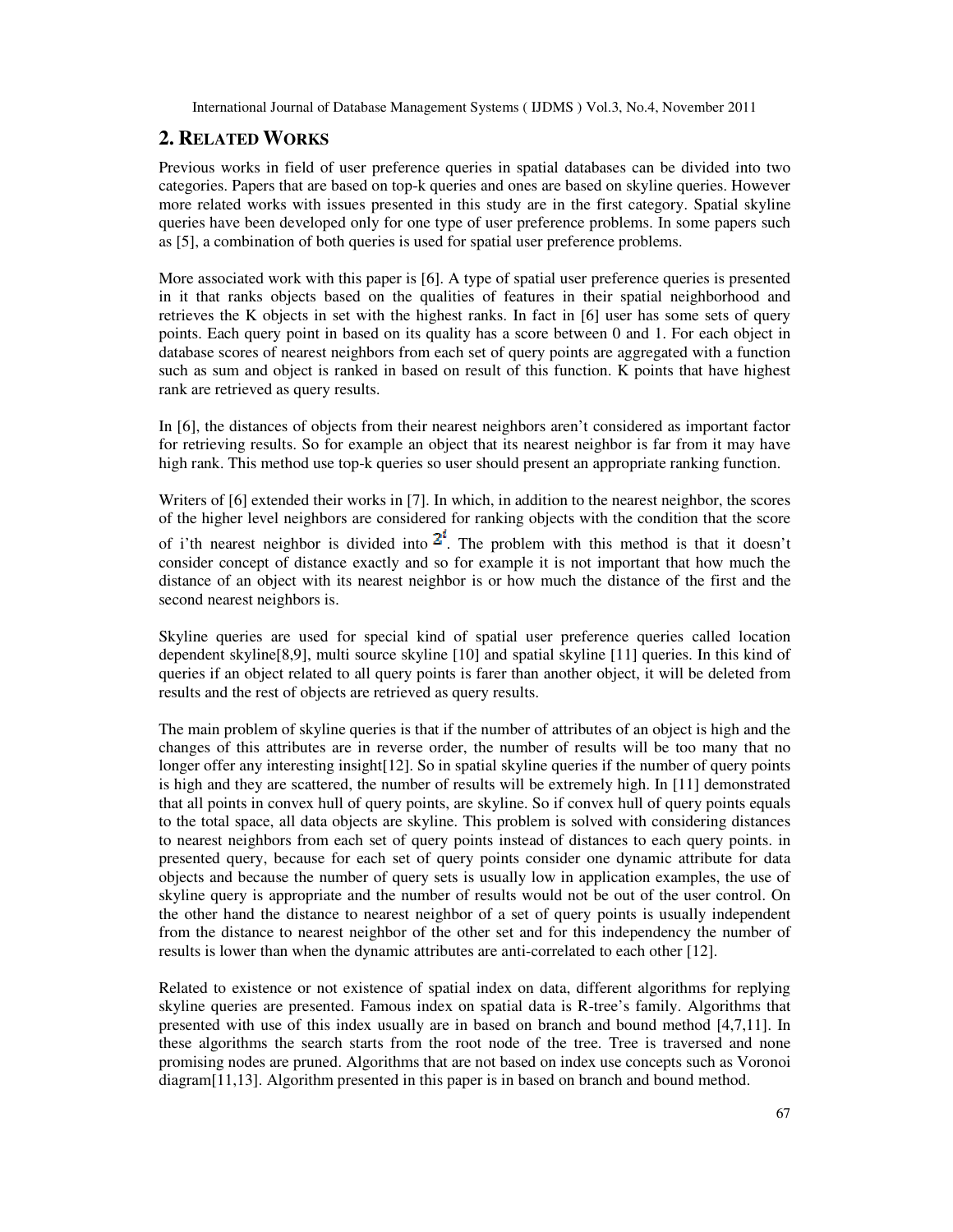In the next subsection branch and bound algorithm is briefly expressed to help better understand our presented algorithm.

#### **2.1. GENERAL SKYLINE QUERIES AND THE BRANCH AND BOUND ALGORITHM (BBS)**

Given a set of data object P that each object has m attributes, general skyline query retrieves objects such as pi in P that doesn't exist any pj in P that dominates it. A data object dominates another data object if for all attributes is better than or equals and for at least one attribute is better than the other. In this query all objects that may be best for user are retrieved. Indeed this query retrieves results of all top-1 queries. It helps users to get a big picture of the interesting options[3].

One of the best algorithms for responding skyline queries is BBS algorithm presented in [4]. In this algorithm each data object is supposed as a point in m dimensional space. There is a data partitioning method such as R-Tree on data. Search starts from the root node of the tree. A priority queue is used to store tree nodes. At first the root node of the tree is inserted into the priority queue. From then until the queue becomes empty at each stage, a more promising node is removed from the priority queue. If this node is a leaf it will be a skyline point but if this is an intermediate node and not dominated by any found skyline points, it will be expanded and all children that are not dominated by any found skyline points are inserted into priority queue.

Promising criterion for a point is the sum of its attributes or coordinates. Whatever the sum is less, data is more promising. For intermediate nodes, promising criterion is the sum of coordinates of the point with minimum coordinates in minimum bounding rectangle of node.

This algorithm can be used for dynamic skyline queries. In these queries there are m function that take coordinates of a data object as parameters and map it to new m dimensional coordinates. Then the skyline query is applied on the new coordinates.

When applying algorithm on dynamic skyline query, because the dynamic attributes are not saved in database, they should be calculated for any nodes that considered for the first time. According to type of dynamic attributes, many optimizations can do on the BBS algorithm.

## **3. FORMAL PROBLEM DEFINITION**

Spatial nearest neighbor skyline query is a subset of skyline query. In skyline query attributes of an object doesn't have any limitation and can be static or dynamic but in spatial nearest neighbor skyline query, attributes of an object are its distances to its nearest neighbors from each sets of query points.

#### **3.1. THE SPATIAL NEAREST NEIGHBOR SKYLINE QUERIES**

If a set P that contains user interesting data points (for example the set of hotels) and m sets  $Q_1, Q_2, \dots, Q_m$  (for example two sets of coffee shops and restaurants) of user desired query points are given, Spatial nearest neighbor skyline query retrieves all points such as  $\mathcal{P}_i$  in P that aren't dominated by any other point  $P_j$  in P. point  $P_j$  dominate  $P_i$  if and only if all attributes of  $\mathbf{p}_i$  is smaller than or equal and for at least one attribute is smaller than to the corresponding attributes of  $P_i$ . Each point pCP, has m attributes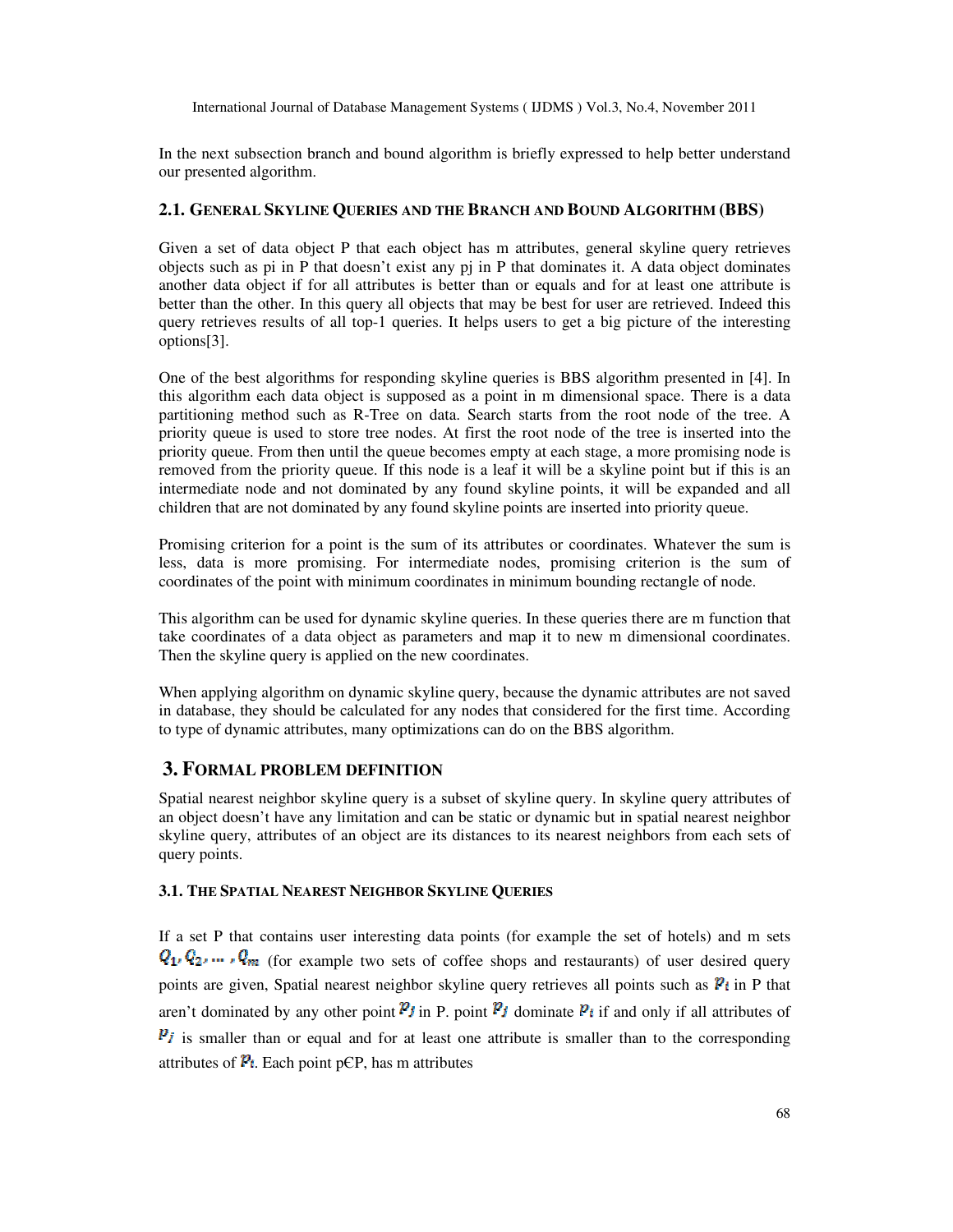$f_j = min_{1 \leq t \leq n_j} \{D(p, q_{ij})\}$  1 $\leq j \leq m, q_{ij} \in Q_t$ 

In this definition  $D(.,.)$  is Euclidean distance between two points. Indeed, dynamic attributes in this definition are distances to nearest neighbors from each set of query points.

## **4. N 2 S <sup>2</sup> ALGORITHM**

## **4.1. PROBLEMS WITH BBS ALGORITHM**

If BBS algorithm for dynamic skyline queries is used for spatial nearest neighbor skyline query, when a node is removed from priority queue, its nearest neighbors from each set of query points should be calculated and in based on it decided for that node. Suppose there are separate R tree indexes on each sets of query points. For finding nearest neighbor (from a set of query points) for each child of a node, search should be started from the root of the query points R-tree index, almost the same route that went for finding nearest neighbor of parent node. So fetching a lot of nodes for finding nearest neighbor are repeated. Therefore by storing the nodes of query points R tree that are used to find nearest neighbor of parent node and continue the search from them, we can prevent many of the additional fetches.

On the other hand for higher level and close to the root nodes of data points R tree, don't need the exact distance from its nearest neighbor but only need an overview of the density of query points around the MBR1 of the node to recognize the priority of it. Therefore the search for finding nearest neighbor need not continue to leaves of query points R tree but nearest MBRs at levels above the leaves can be found and the distances to these MBRs is considered. Therefore many additional fetches of nodes can be avoided.

## **4.2. DISTANCE BETWEEN TWO MBRS**

Before presenting algorithm, appropriate metrics for calculating the distance between two MBRs are needed. There are different metrics for the distance of two MBRs. in this paper two metrics that are introduced in [15] will be used. The first is MinMindist that is the minimum distance between any points in two MBRs and the other is MaxMaxdist that is the maximum distance between any points in two MBRs. in figure 1 this two metrics are shown for two MBRs. this two metrics are used for pruning R tree in  $N^2S^2$  algorithm.



Figure 1. Distance between two MBRs

## **4.3. THE PROCEDURE OF N 2 S <sup>2</sup> ALGORITHM**

 $N^2S^2$  Algorithm is in based on BBS Algorithm in which both problems that discussed in BBS algorithm with spatial nearest neighbor skyline queries are solved. The search is started from the root of the data points R tree. For each node of the data points R tree that is fetched, a typical data structure like the data structure that presented in [16] is created that this node is its owner. If there are m sets of query points, this data structure has m lists. These lists are used for saving nodes of query points R tree used for finding nearest neighbor of the owner. So the search for nearest

 $\ddot{\phantom{a}}$ 

 $<sup>1</sup>$  minimum bounding rectangle</sup>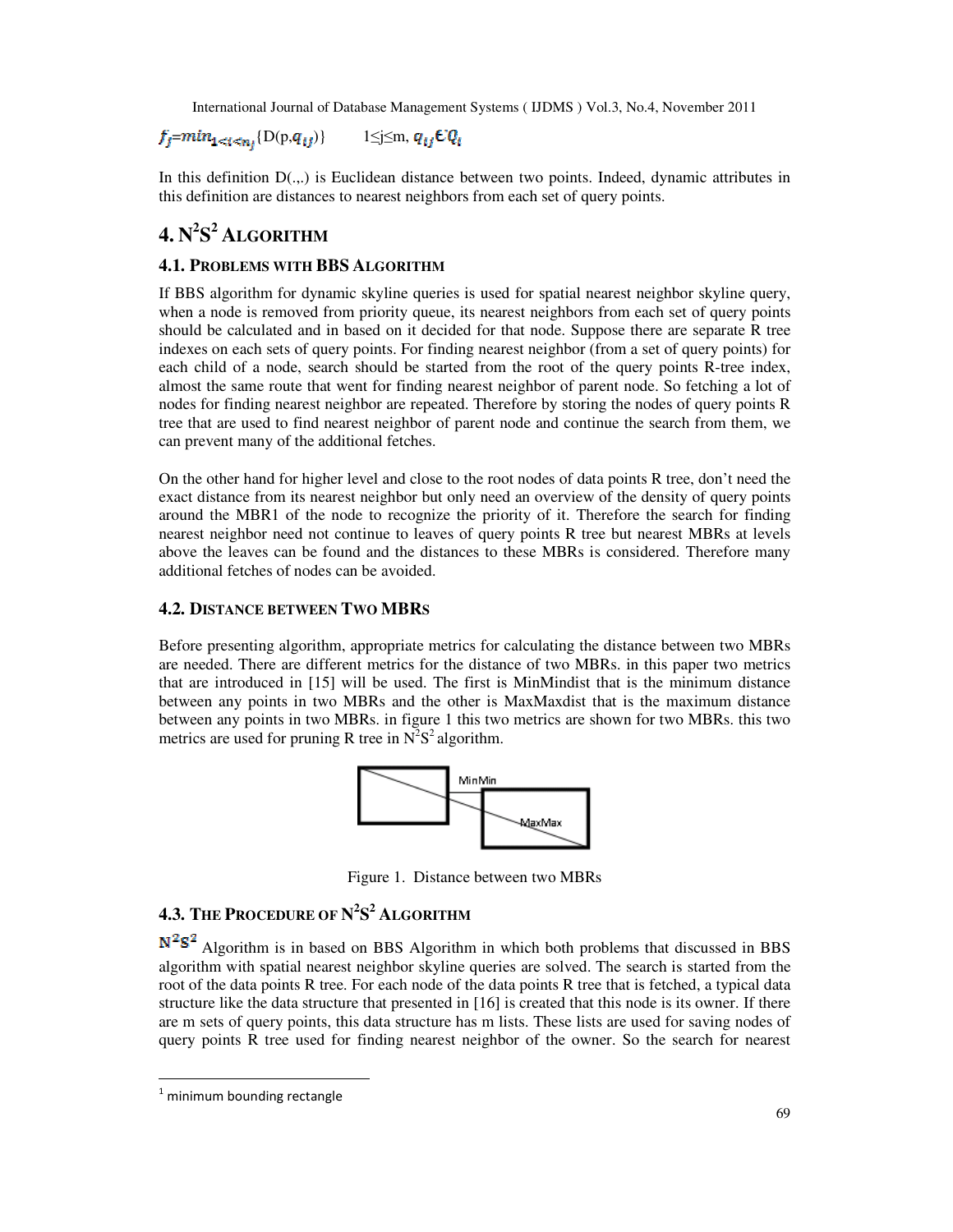neighbor doesn't need to start from the root node of the query points R tree but can continue from saving nodes in lists of parent data structure. For each list in data structure of a node minimum of MinMindist and minimum of MaxMaxdist between MBR of owner node and MBRs of the nodes in list are stored.

Procedure of algorithm is that at first a new data structure is created that the root of data points R tree is its owner. In each m lists of this data structure, the root of each query points R tree is inserted. Same as BBS algorithm, a priority queue is used for storing and retrieving these data structures. After creating the root data structure, it is inserted to priority queue. The priority of each data structure determined with sum of minimums of MinMindists for all lists of it. The node that this value is lower for it is more promising. At each stage the data structure of the more promising node is removed from the priority queue and if it isn't dominated by skyline points have been found so far, it will be examined.

If the owner of this data structure is an intermediate node, a new data structure is created for each child of owner. For filling lists of child data structure, the nodes of corresponding lists of parent data structure are examined. If those nodes are leaves, themselves and if they are intermediate nodes, their children are inserted in the list of new data structure. Therefore by going down one level in data points R tree, we are going down one level in query points R trees too.

When a node is inserted in a list of data structure of child node the values of minimum of MinMindist and minimum of MaxMaxdist are updated for that list. When a list was filled with examination of all nodes in corresponding list of parent data structure, all nodes in the list are examined again and each node that isn't promising for finding nearest neighbor, is pruned. In the other words all nodes in list that minimum distance between their MBRs and owner MBR is greater than minimum of MaxMaxdist for that list, are removed from list. Because there is another node in the list that maximum distance between its MBR and owner MBR is less than minimum distance between this node and owner. So it is impossible that this node has nearest neighbor.

If the owner of new data structure is a leaf node, the exact distance of that node and its nearest neighbor from each set of query points should be calculated. So the procedure of filling lists with children of further nodes in lists and pruning none promising nodes should be continued until all nodes in lists are leaves and exact distances to nearest neighbors from each query sets are obtained.

After creating child data structure and filling its lists, it is examined that if this child is dominated by any skyline points found so far or not. For examining domination of a node, minimum of MinMindist for each list is used as an estimate of the distance to nearest neighbor. This is valid value for estimating distance to nearest neighbor because this is impossible that this value would be greater than distance to nearest neighbor. If child node isn't dominated, it is inserted to priority queue.

If the owner of the data structure that is removed from priority queue is a leaf node, this node is a skyline point and its data structure is inserted into list of skyline points. according to [4], because sum of minimums of MinMindists for all list is considered as promising criterion and this value is more optimistic than the sum of distances to nearest neighbors from each sets of query points, you can sure that this point is skyline and will not be dominated by any skyline points that found later. Search for finding skyline points is continued until the priority queue is empty.

By little changes a great improvement in algorithm can be gain. For high level nodes in data points R tree minimum of MinMindist for these node and the nodes of query points R tree is very small and in most cases because the intersection of these nodes, this value is zero. So this is not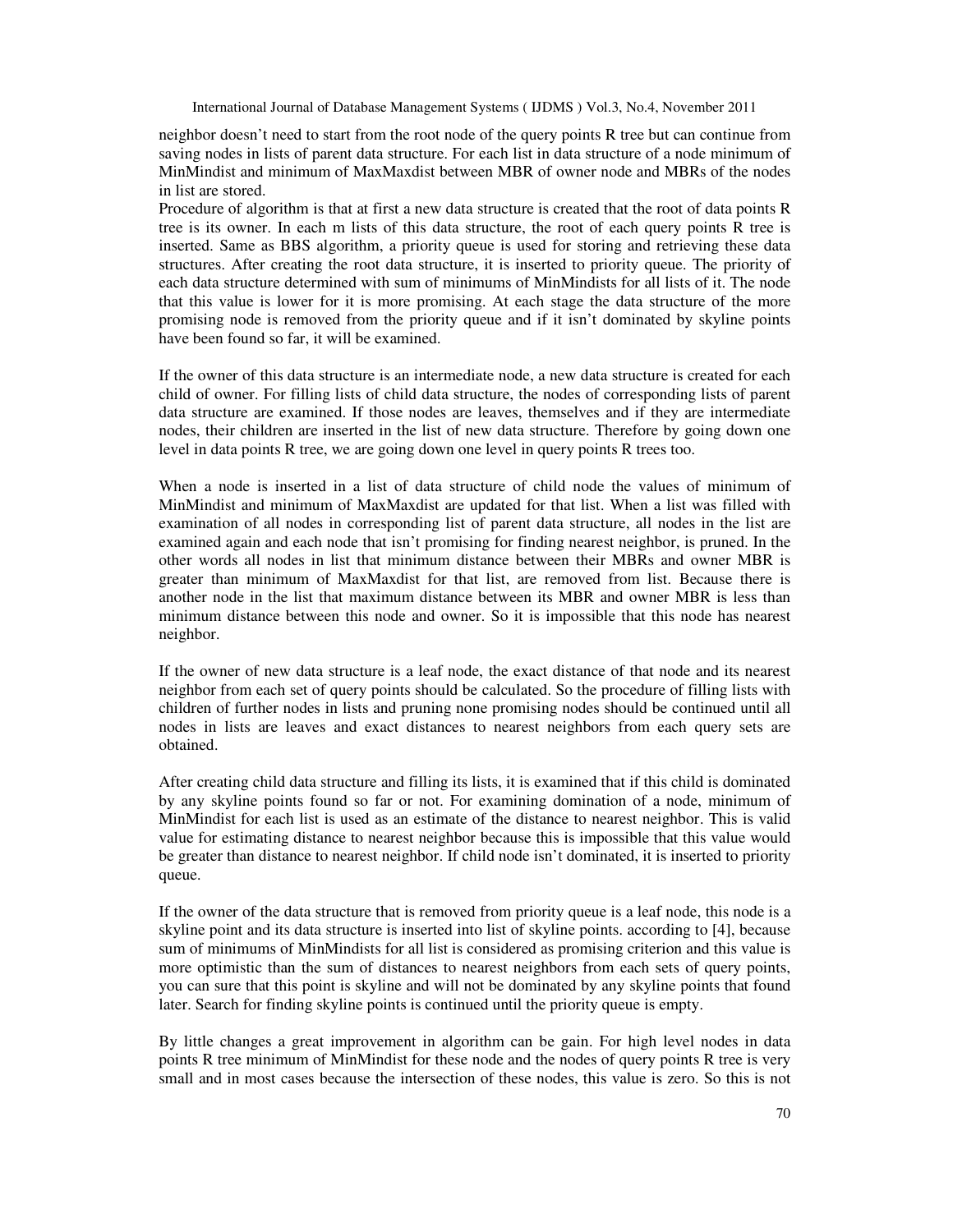good criterion for promising nodes. If instead of this values, the sum of minimums MinMindists and minimums MaxMaxdists for all lists is used for promising criterion, better view of query point density around node is obtained. Only problem is that because this criterion is not more optimistic than exact distance to nearest neighbor, when a leaf node is removed from the priority queue, we can't tell this node is certainly a skyline point and the list of skyline points must be check and all nodes that are dominated with this node must be removed from the list. With this change in the algorithm, the number of nodes that inserted in and removed from priority queue is improved because better nodes are removed from priority queue and examined earlier.

The pseudo code of  $N^2S^2$  algorithm can be seen below. This algorithm gives R tree of data points and R trees of each m sets of query points as parameters and returns a list of data structures of skyline points. Above-mentioned data structure is called DS in pseudo code. If we have m sets of query points, each DS has an owner and m lists. For each list the minimum of MinMindist and Minimum of MaxMaxdist is saved in the DS. These two values for list i'th called minminmindist(i) and minmaxmaxdist(i).

```
Algorithm N2S2(R-tree R, R-tree R_{01}... R-tree R_{0m})
```

```
S=Ø//list of DSes that their owner is skyline point
2.ds_{root} = New DS(R root,m)
3. for each R-tree R_{oi}4.
       INSERT(ds_{root}, R_{qi}, root, i)5. insert ds_{root} in the heap with priority PRI(ds_{root}, m)6. while heap not empty
7.
          remove top DS ds
          if DOMINATE(S_i, ds, m) for some S_i in S discard ds
\mathbf{R}9.
          else // ds is not dominated
10.
             if ds.owner is an intermediate entry
11.for each child ei of ds.owner
                   ds_{\alpha} = New DS(ei,m)
12<sup>12</sup>for all i from 1 to m
13.\text{FILL}(ds_{ei}, ds, i)14.
                   if DOMINATE(S_i, ds_{ei}, m) for some S_i in S discard ds_{ei}15.16
                   else //<br/> ds_{\rm ei} is not dominated
17.
                     insert ds_{ei} in the heap with priority PRI(ds_{ei},m)
18.
            else // ds is a data point
19.
               remove all S_i from S that DOMINATE(ds, DS_i, m)
20^{\circ}insert ds into S
21. end while
22. return S
23. EndN<sup>2</sup>S<sup>2</sup>
```
Figure 2. Pseudo code of N2S2 algorithm

This pseudo code has five functions. The INSERT function inserts a node into one of lists of a DS and updates minminmindist and minmaxmaxdist values corresponding to this list of DS. The PRI function calculates the priority of a DS. This function calculates the sum of all minminmindist and minmaxmaxdist values corresponding to all lists of the DS and returns this value. If the value of this function is less for a DS, it is more promising.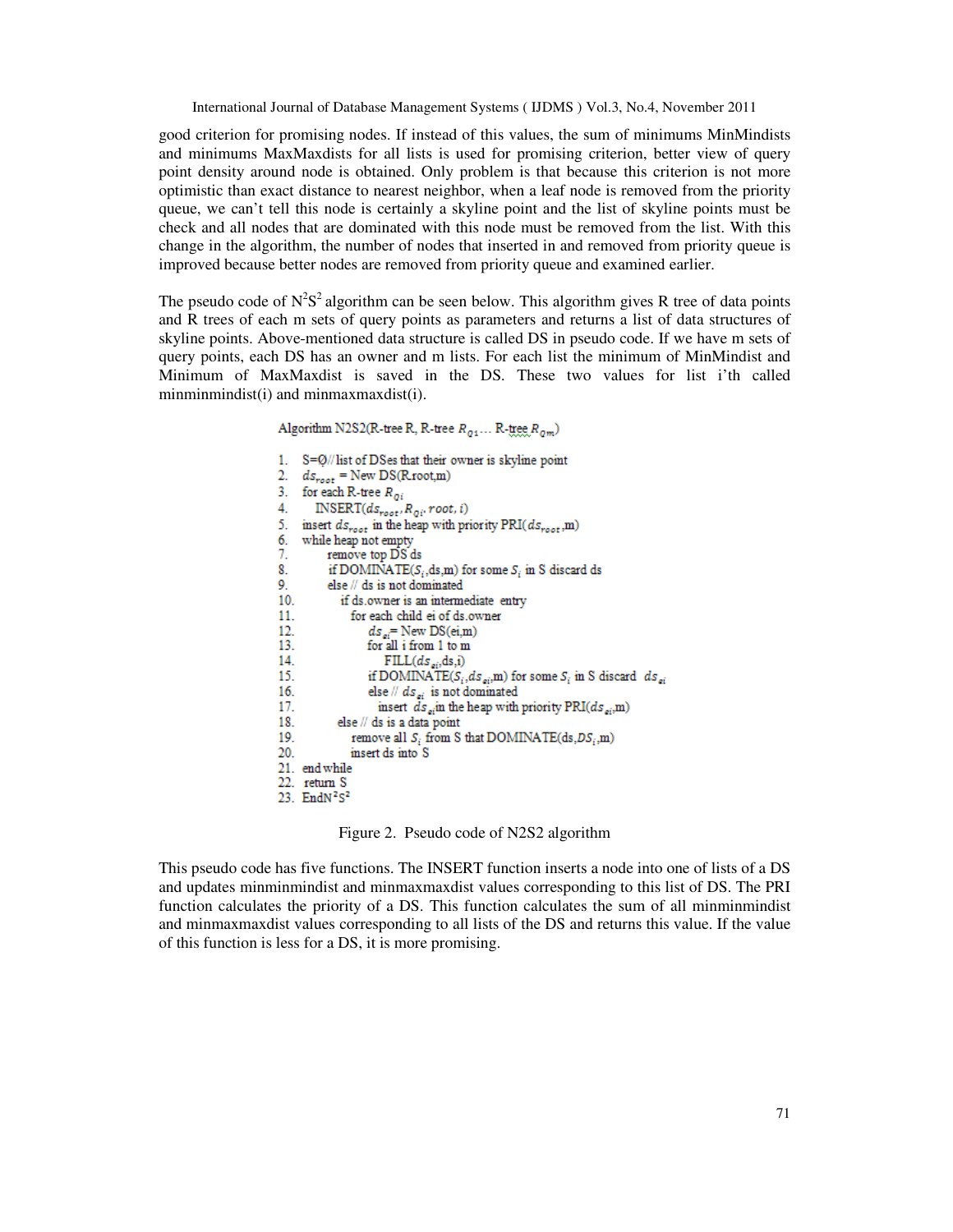Algorithm INSERT(DS ds, Node n, Integer i) //insert node n in i'th queue of data structure ds

| 1. | ds. list(i). ADD(n)                   |
|----|---------------------------------------|
| 2. | temp= MinMin(ds.owner.MBR, n.MBR)     |
|    | 3. if $temp < ds.mimminmidist(i)$     |
| 4. | $ds$ .minminmindist(i) = temp         |
| 5. | temp= MaxMax(ds.owner.MBR, n.MBR)     |
|    | 6. if $temp \leq ds.mimmaxmaxdist(i)$ |
| 7. | $ds$ .minmaxmaxdist(i) = temp         |
|    | 8. End INSERT                         |
|    |                                       |

#### Figure 3. INSERT function

Algorithm PRI(DS ds, Integer m) //determine priority of the ds

```
1. Sum=0:
2. for all i from 1 to m
3.1sum = sum + minimum indist(i) + minmaxmaxdist(i)\begin{tabular}{ll} 4. & return sum \\ 5. & End PRI \\ \end{tabular}
```
## Figure 4. PRI function

The DOMINATE function gives two DS as input and examine if first DS dominate another or not. A DS dominate another DS if for all lists in this DS the value of minminmindist is less than or equal and for at least one list this value is less than the corresponding value of another list.

```
Algorithm DOMINATE(DS p, DS q, Integer m)
//if S_i dominate ds return true
1. check1=true
2. check2=false
3. for all i from 1 to m
4.
     if p.minminimndist(i)>q.minminmindist(i)5.
        check1 = falseelse
6.
      if p.minminimndist(i)<q.minminmindist(i)
7.
8.check2=true
9. return (check1 AND check2)
10. End DOMINATE
```
Figure 5. DOMINATE function

Algorithm RECONFIG(DS ds, Integer i) //reconfigure queues of DS and prune

```
1. l=new list()
2. temp= ds.list(i).HEAD
3. while temp is not null
4.
       if MinMin(ds.owner.MBR, temp.MBR) < minmaxmaxdist(i)
5.
         l.ADD(temp)
6.
         temp=temp.NEXT
7. ds.list(i)=temp
8. End RECONFIG
```
Figure 6. RECONFIG function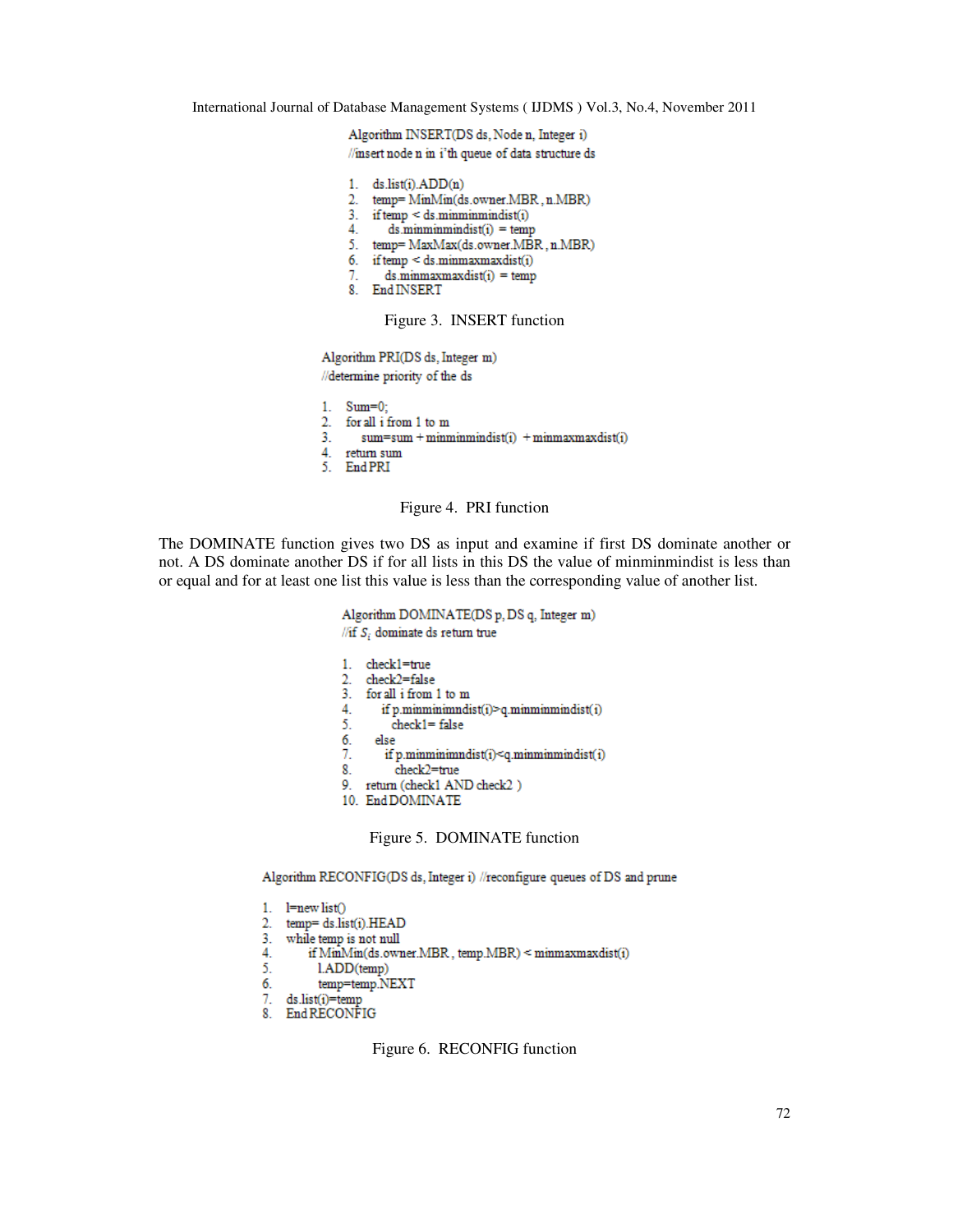The RECONFIG function gives a DS and examines all nodes in one of its lists and removes all nodes from the list that are not promising for finding nearest neighbor of the owner. Each node that the minimum distance between it and the owner is greater than minmaxmaxdist of that list is not promising and removes from the list.

The FILL function fills a list of child DS according to corresponding list of parent DS. If the nodes in the list of parent DS are leaves, they are inserted in the list of child DS without any changes otherwise their children are inserted in the list of child DS. In both cases RECONFIG function is called for this list for pruning none promising nodes of DS. With the condition is in fourteen line of FILL function, a number of none promising nodes are pruned but because the value of minmaxmaxdist is not determined before complete filling of the list, a number of none promising nodes remain in the list and must be pruned with RECONFIG function. If the owner of child DS is leaf node exact distance of that node and its nearest neighbor should be calculated. So the FILL function is called recursively until all nodes in the list are leaves and exact distance to nearest neighbor is obtained.

```
Algorithm FILL(DS parent, DS child, Integer i)
//fill the i'th lists of one DS with another DS
   list = parent_list(i).COPYO1.2.child.list(i)=new LIST()
3.child.minminmindist(i)=\infty4.
    child.minmaxmaxdist(i)=00
5.
    if list contains leaf nodes
6.
       temp= list.HEAD
7.
       while temp is not null
8.
           INSERT(child, temp, i)
9.
           temp=temp.NEXT
10. else
11.temp= list.HEAD
12<sup>12</sup>while temp is not null
13.
            for all child e of temp
14.
               if MinMin(child.owner.MBR, temp.MBR)<child.minmaxmaxdist(i)
15.
                 INSERT(child, e, i)
16
                 temp=temp.NEXT
17.
              else
                discard other childs of temp
18.
     RECONFIG(child,i)
19
20.
     If child.owner is leaf node
21.
        While child.list(i) don't contains leaf nodes
           FILL(child,child,i)
22.23. End FILL
```
Figure 7. FILL functions

## **5. PERFORMANCE EVALUATION**

Because spatial nearest neighbor skyline query for the first time is presented in this paper, for evaluation this algorithm, it is only compared to BBS algorithm for this kind of dynamic skyline query. There isn't any other algorithm to the best of our knowledge for this kind of query.

This algorithm was implemented with java programming language in NetBeans IDE. There were  $R^*$  indexes in data and each set of query points.  $R^*$  index was implemented with java and according to [17]. All indexes of data points and query points were stored in disk. For each index there was a catch memory for 512 numbers of tree blocks. The block length for all  $R^*$  trees was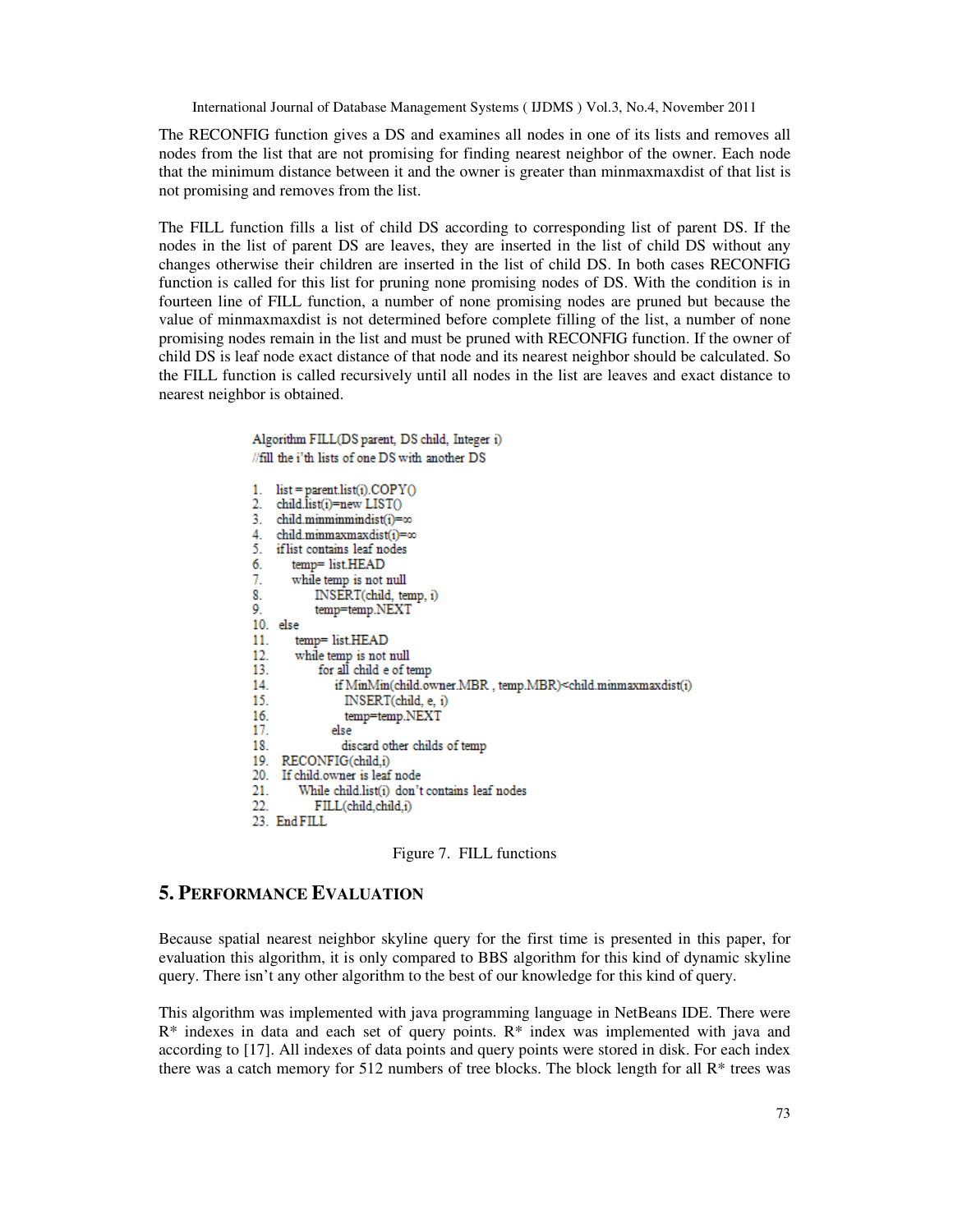1K bytes. The experiments were performed on a computer with these specifications: pentume4, Intel, 3.06 GH, 512 MB of RAM and 80 GB of HDD.

This query has three parameters: the number of data points, the number of sets of query points and the number of query points in each set. The evaluations were performed in three phases and in each phase one of these parameters was changed and two other parameters were fixed. so each phase has some round of executing algorithms. For each round the new random sets of data points and query points were created and both algorithms executed for them.

Algorithms were compared in terms of CPU time and the number of IO. CPU time was calculated with one of library functions of java. This function calculates and returns the amount of time that the thread responsible for executing algorithms runs on CPU.

#### **5.1. THE CHANGES IN THE NUMBER OF QUERY POINTS IN EACH SET**

The first phase evaluated and compared algorithms related to changes in number of query points in each set. In this phase the number of data points and the number of sets of query points were fixed. There were 20000 data points and two sets of query points. The number of query points in each set was changed from 10000 to 25000. Figure 8 and 9 show results of comparing two algorithms. As can be seen in figures, with increasing the number of query points in each sets the chart of N2S2 algorithms are below BBS algorithm. So the CPU times and the number of IOs in N2S2 algorithm is less than BBS algorithm in all rounds.



Figure 8. The number of IOs related to the number of query points in each set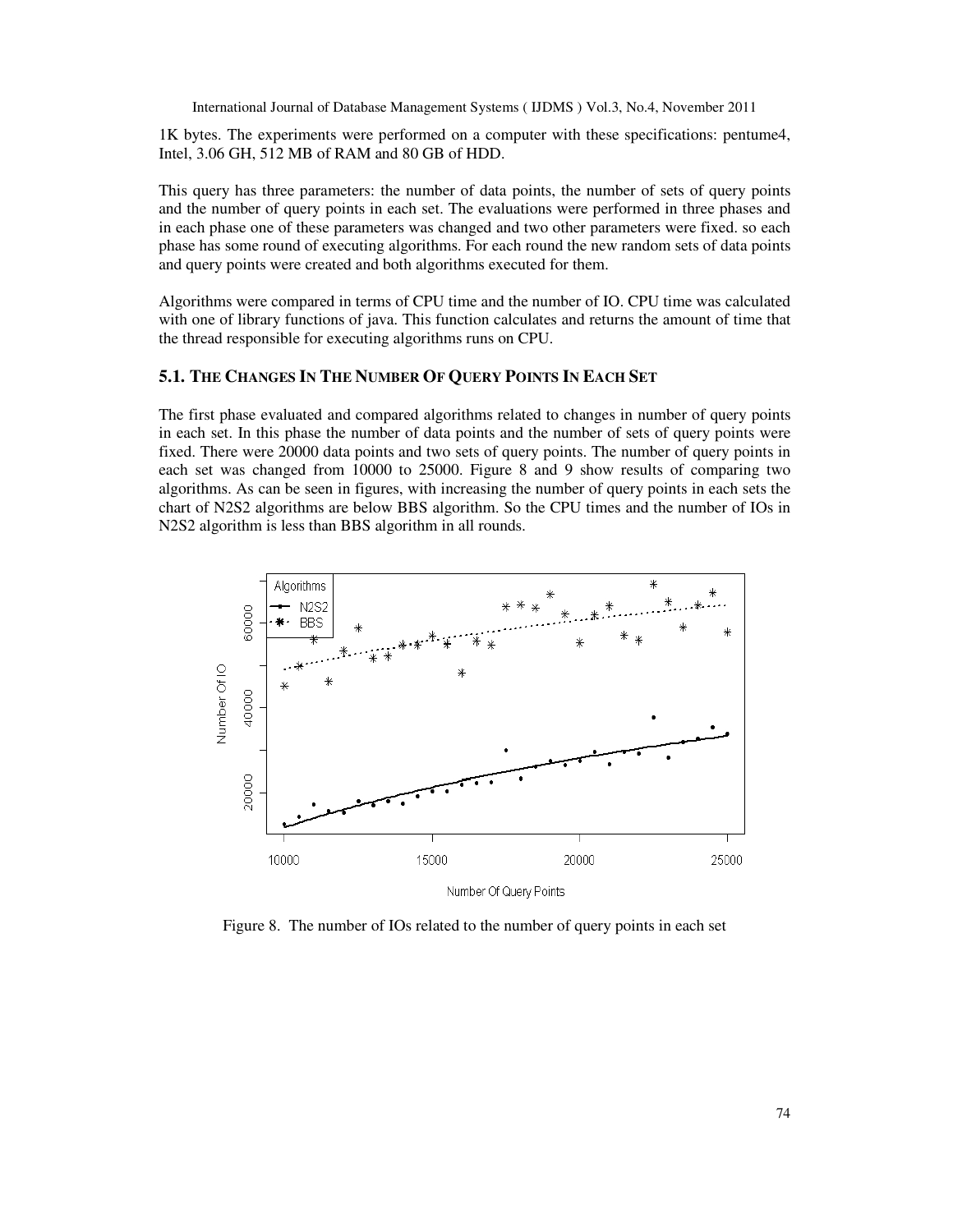International Journal of Database Management Systems ( IJDMS ) Vol.3, No.4, November 2011



Figure 9. The CPU times related to the number of query points in each set

## **5.2. THE CHANGES IN THE NUMBER OF DATA POINTS**

In the next evaluation the number of data points was changed and the number of sets of query points and points in each set were fixed. There were two sets of query points and 10000 query points in each set. The number of data points was changed from 10000 to 100000. Charts of this evaluation are seen in figures 10, 11 and 12.



Figure 10. The number of IOs related to the number of data points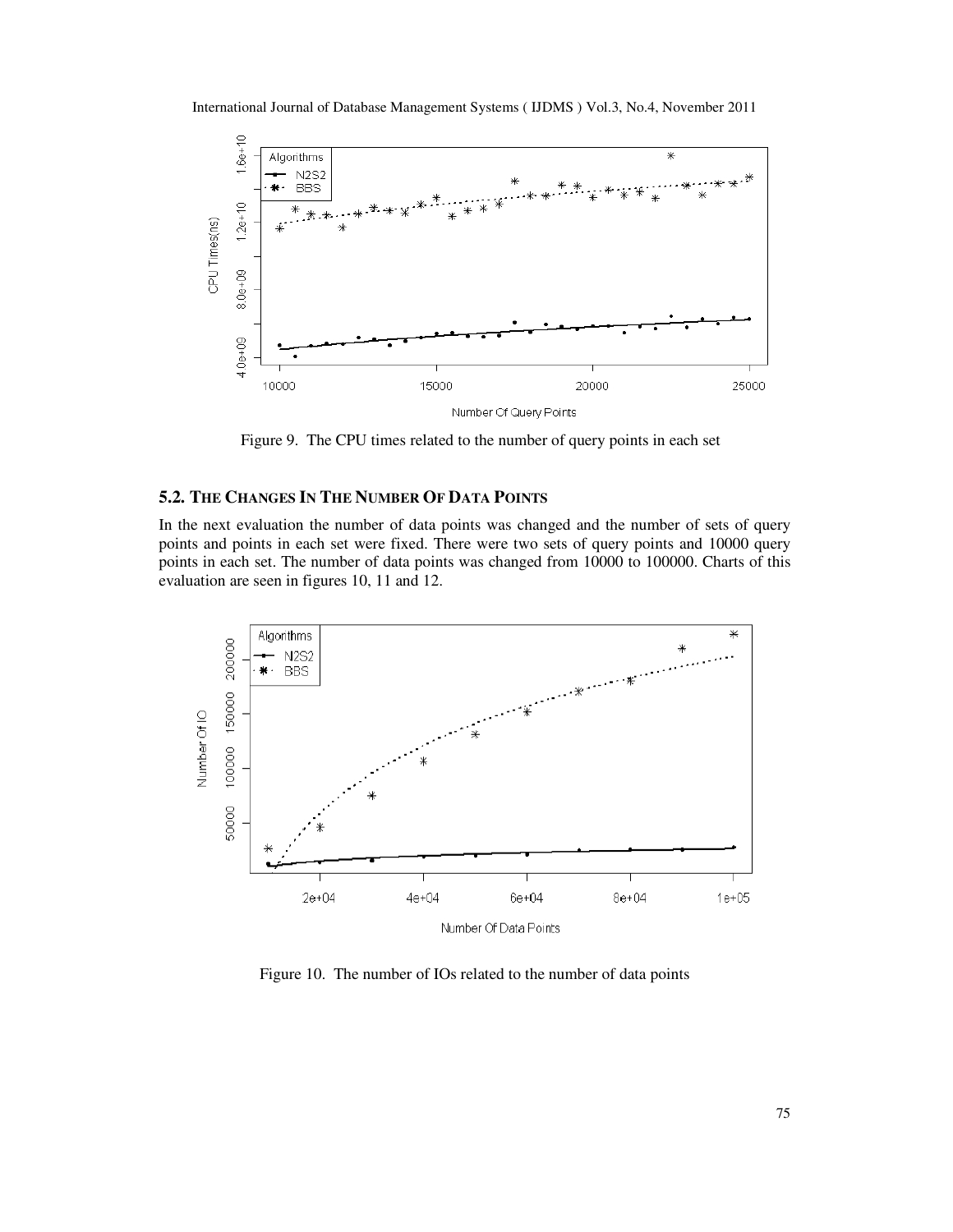

Figure 11. The CPU times related to the number of data points

As can be seen in figures the number of IOs and the CPU times in N2S2 algorithm is much less than BBS algorithm and the speed of growth in the charts of BBS algorithm is very fast.



Figure 12. The number of nodes inserted in priority queue related to the number of data points

The number of nodes inserted in priority queue is important parameter because this parameter shows the performance of pruning metrics. Although the effect of pruning metrics reflects in the number of IOs and CPU time but probing this metric independently shows the efficiency of these metrics more obvious. This parameter is calculated and shows in figure 12. As this figure shows, the number of nodes inserted in priority queue in N2S2 algorithm is less than BBS algorithm.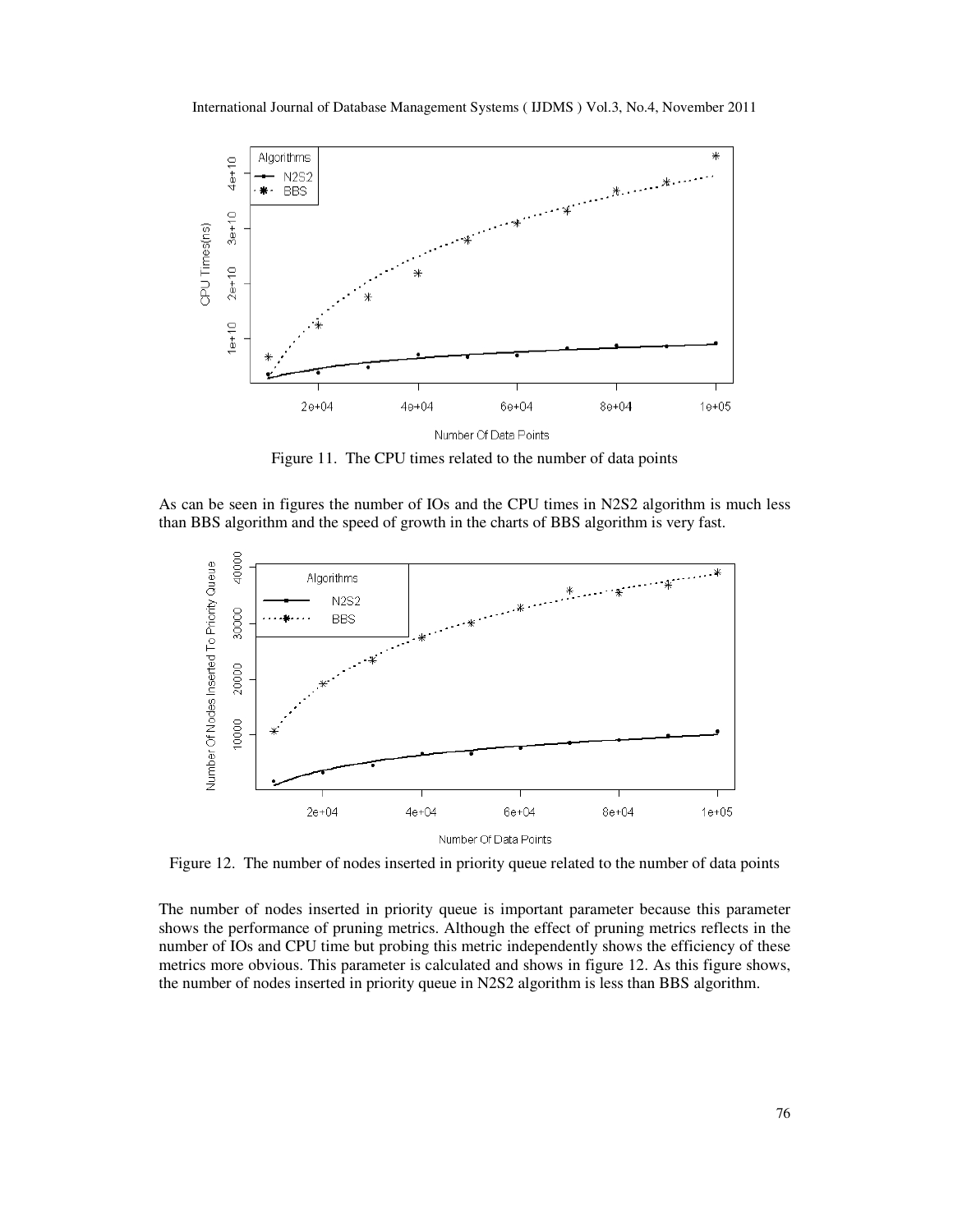150000 Algorithms **N2S2 BBS** 100000 Number Of IO 50000 ₹  $\circ$  $\sqrt{2}$  $\,$  6  $\,$  $\,8\,$  $\overline{\mathcal{L}}$  $10$ Number Of Sets Of Query Points

**5.3. THE CHANGES IN THE NUMBER OF SETS OF QUERY POINTS**





Figure 14. The CPU times related to the number of sets of query points

The last evaluation, probed and compared behaviour of algorithms related to changes in the number of sets of query points so two other parameters were fixed. figures 13 and 14 show that the number of IOs and CPU time in N2S2 algorithm is less than BBS algorithm.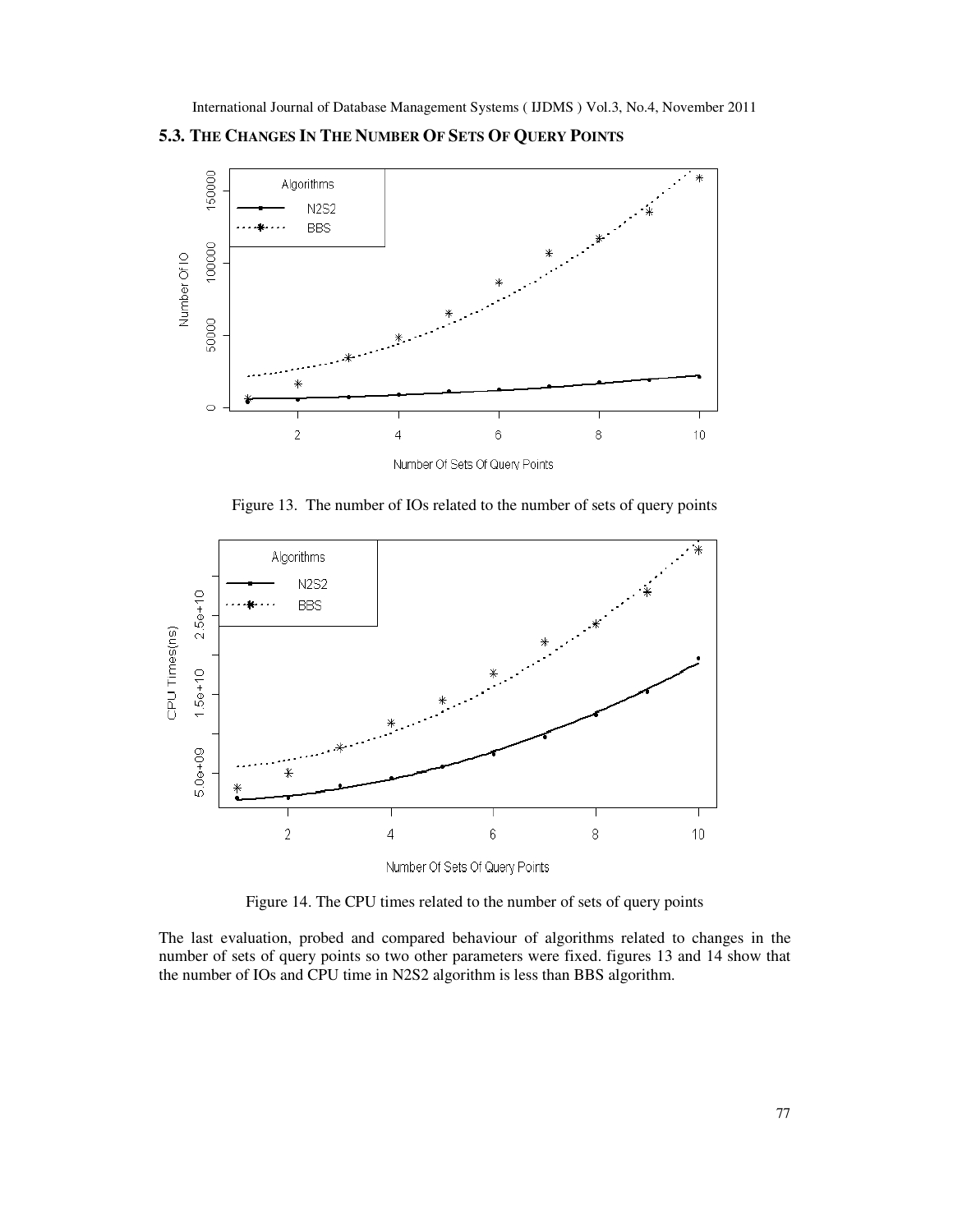## **6. CONCLUSIONS AND FUTURE WORKS**

In this paper a new kind of user preference queries in spatial data bases is introduced that called spatial nearest neighbor skyline queries. This query is very practical in many fields such as service recommendation systems and investment planning. With separating it as a subset of dynamic skyline query, the  $N^2S^2$  algorithm is presented for solving this kind of query with better performance. The number of IO in this algorithm is much less than BBS algorithm for this kind of queries. In future works we want to extend this kind of query and consider the quality of query points in addition to their distance from data point.

### **REFERENCES**

- [1] Werner Kießling, "Foundations of preferences in database systems," in 28th international conference on Very Large Data Bases, Hong Kong, 2002, pp. 311 - 322.
- [2] Ihab F Ilyas, George Beskales and Mohamed A Soliman, "A survey of top-k query processing techniques in relational database systems," ACM Computing Surveys , vol. 40, no. 4, pp. 110-125, October 2008.
- [3] S. Borzsony, D. Kossmann, and K. Stocker, "The Skyline operator," in 17th International Conference on Data Engineering, Heidelberg, 2001, pp. 421 - 430.
- [4] Yufei Tao, Greg Fu, Bernhard Seeger, and Dimitris Papadias, "An optimal and progressive algorithm for skyline queries," in international conference on Management of data , New York, 2003, pp. 467- 478.
- [5] Jongwuk Leea, Gae-won Youa, and Seung-won Hwang, "Personalized top-k skyline queries in highdimensional space," Information Systems, vol. 34, no. 1, pp. 45-61, March 2009.
- [6] Man Lung Yiu, Xiangyuan Dai, N. Mamoulis, and M. Vaitis, "Top-k Spatial Preference Queries," in IEEE 23rd International Conference on Data Engineering, Istanbul, 2007, pp. 1076 - 1085.
- [7] M. Yiu, H. Lu, N. Mamoulis, and M. Vaitis, "Ranking Spatial Data by Quality Preferences," IEEE Transactions on Knowledge and Data Engineering, vol. PP, no. 99, pp. 1-1, July 2010.
- [8] Yang Du, Donghui Zhang, and Tian Xia, "The Optimal-Location Query," in 9th International Symposium Advances in Spatial and Temporal Databases, Angra dos Reis, 2005, pp. 163-180.
- [9] Baihua Zheng, K.C.K. Lee, and Wang-Chien Lee, "Location-Dependent Skyline Query," in 9th International Conference on Mobile Data Managemen, Beijing, 2008, pp. 148-155
- [10] Ke Deng, Xiaofang Zhou, and Heng Tao Shen, "Multi-source skyline query processing in road networks," in IEEE 23rd International Conference on Data Engineering, Istanbul, 2007, pp. 796 - 805.
- [11] Mehdi Sharifzadeh, Cyrus Shahabi, and Leyla Kazemi, "Processing spatial skyline queries in both vector spaces and spatial network databases," ACM Transactions on Database Systems, vol. 34, no. 3, pp. 1-43, August 2009.
- [12] Man Lung Yiu, and Nikos Mamoulis, "Multi-dimensional top-k dominating queries," The VLDB Journal, vol. 18, no. 3, pp. 809 - 835, June 2009.
- [13] D Zhang, Y Du, T Xia, and Y Tao, "Progressive computation of the min-dist optimal-location query," in the 32nd international conference on Very large data bases, Seoul, 2006, pp. 643 - 654.
- [14] Gao Yunjun, Zheng Baihua, Chen Gencai, and Li Qing, "Optimal-location-selection query processing in spatial databases," IEEE Transactions on Knowledge and Data Engineering, vol. 21, no. 8, pp. 1162 - 1177, Aug 2009.
- [15] Yannis Manolopoulos, Yannis Theodoridis, Michael Vassilakopoulos, and Antonio Corral, "Closest pair queries in spatial databases," in international confrance on Management of data , New York, 2000, pp. 189-201.
- [16] Yun Chen and J.M. Patel, "Efficient Evaluation of All-Nearest-Neighbor Queries ," in IEEE 23rd international confrance on Data Engineering, Istanbul, 2007 , pp. 1056 - 1065.